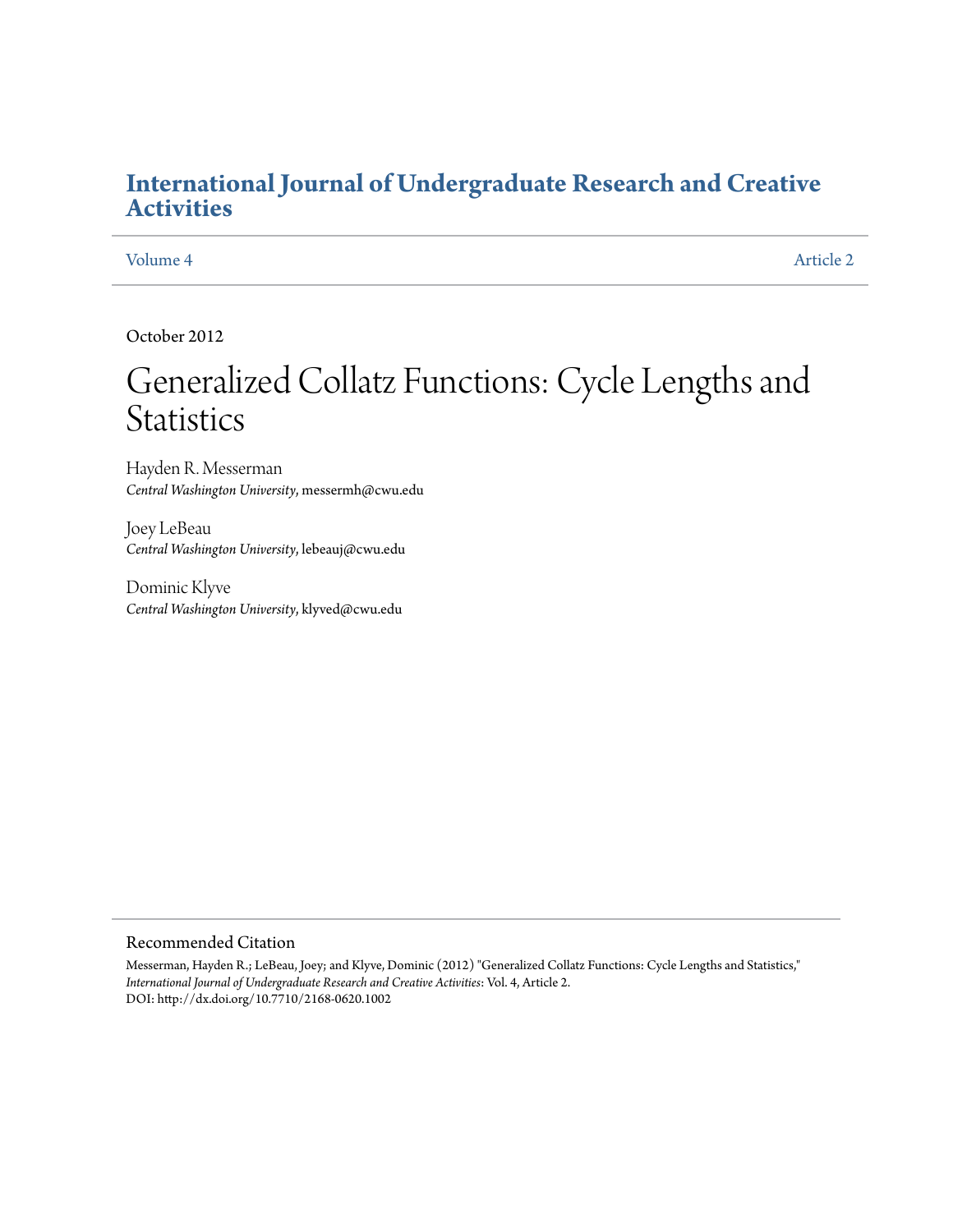# Generalized Collatz Functions: Cycle Lengths and Statistics

#### **Peer Review**

This work has undergone a double-blind review by a minimum of two faculty members from institutions of higher learning from around the world. The faculty reviewers have expertise in disciplines closely related to those represented by this work. If possible, the work was also reviewed by undergraduates in collaboration with the faculty reviewers.

#### **Abstract**

Consider the function T (n) defined on the positive integers as follows. If n is even, T (n) =  $n/2$ . If n is odd, T  $(n) = 3n + 1$ . The Collatz Conjecture states that for any integer n, the sequence n, T  $(n)$ , T  $(T(n))$ , . . . will eventually reach 1. We consider several generalizations of this function, focusing on functions which replace "3n + 1" with "3n + b" for odd b. We show that for all odd b < 400, and all integers  $n \le 106$ , iterating this function always results in a finite cycle of values. Furthermore, we empirically observe several interesting patterns in the lengths of these cycles for several classes of values of b.

#### **Acknowledgements**

Each of the authors was supported by the NSF-funded CWU Robert Noyce SMART Pro- gram (DUE-1035514), administered through the Center for Excellence in Science and Math- ematics Education at Central Washington University. They are grateful to Martha Kurtz for her support and for her expert administration of this grant. John Rogan, Jim Harper, and Kathy Temple read drafts of the manuscript and helped avoid some embarassing mistakes. We are grateful to two anonymous referees who carefully read our first submission and provided details and very helpful feedback. This paper is better for their efforts. The authors also wish to thank Nate Thomas, for his computational and moral support. Editor's Note: Dr. Dominic Klyve, Assistant Professor, Department of Mathematics, Central Washington University, served as faculty mentor for the authors.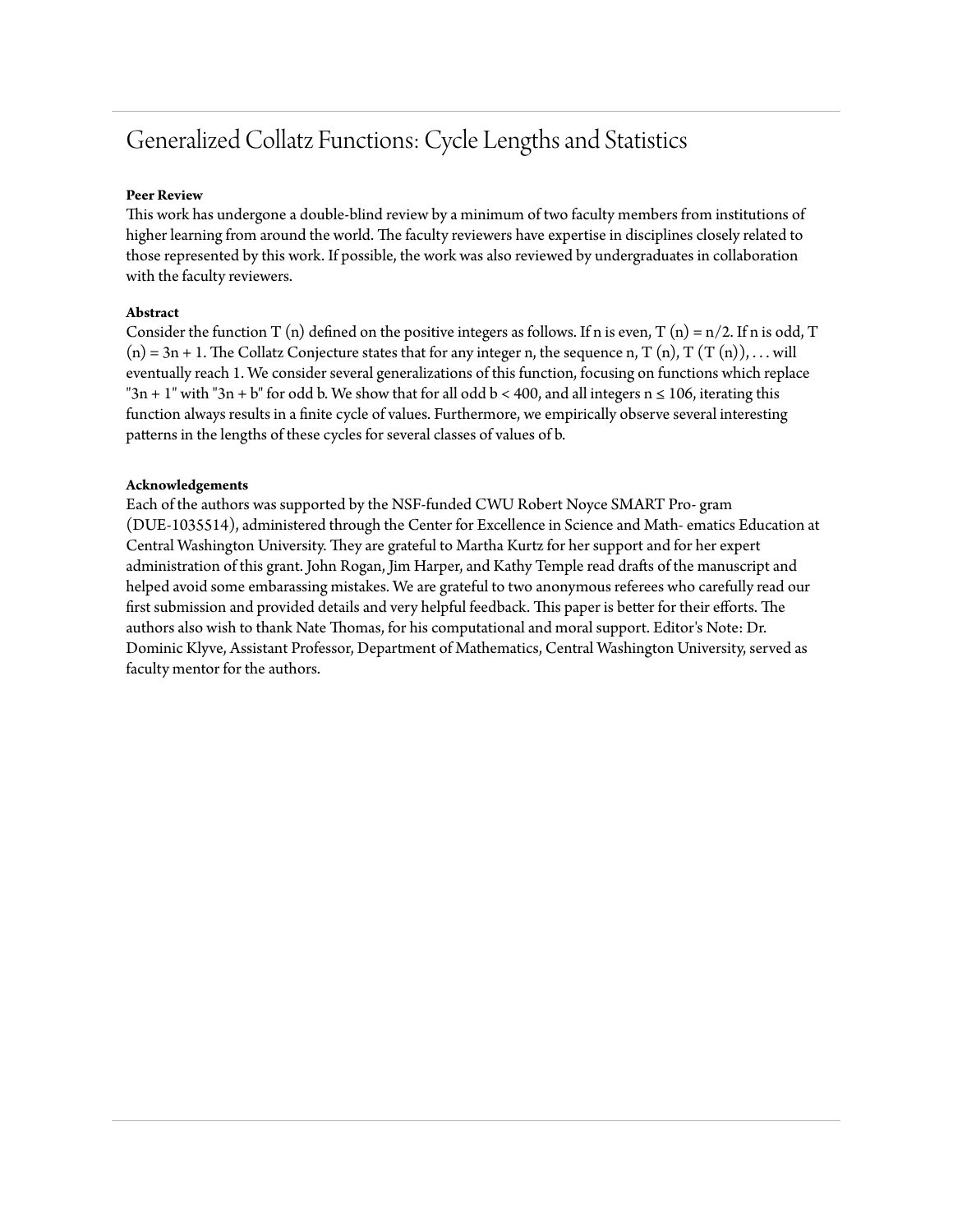#### 1. INTRODUCTION – THE  $3n+1$ PROBLEM

The  $3n + 1$  problem concerns the following experiment: Pick any positive integer *n*. If *n* is even, divide it by 2. If *n* is odd, multiply it by 3 and add 1. Iterate this process by applying the same procedure to the result. Repeat this iteration process many times. The question is: what will happen in the long run?

The *Collatz Conjecture* states that no matter which integer one starts with, if one does this procedure enough times, eventually the sequence of numbers generated by it will include 1. That is, given an integer *n*, if we define the function  $T(n)$  as

$$
T(n) = \begin{cases} \frac{n}{2} & \text{if } n \equiv 0 \pmod{2}^1 \\ 3n+1 & \text{if } n \equiv 1 \pmod{2}, \end{cases}
$$

and we write  $T^{(k)}(n)$  to mean iterating  $T(n)$  *k* times, then the Collatz conjecture states that for every positive integer *n*, there is some *k* such that  $T^{(k)}(n) = 1$ . Simply by choosing different values of *n* and applying  $T(n)$  several times, one can be convinced that the conjecture seems to be true. Despite several decades of effort and several hundred published papers on the subject (see Lagarias, 2003, 2011), the conjecture remains unsolved<sup>2</sup>. Some of the best evidence in favor of the conjecture is the strong body of computational work. The current record for empirical verification of the Collatz conjecture is due to Oliveira e Silva, who has verified the conjecture for all  $n < 5.76 \times 10^{18}$ (Oliveira e Silva, 2010).

Beyond the primary queston of whether iterating  $T(n)$  eventually leads to 1, however, are many other questions about this function. How many iterations of  $T(n)$  are needed to reach 1 for various *n*? How large might the intermediate values get? Does  $T(n)$  behave qualitatively differently on certain classes of input (primes, odd numbers, etc.)?

Many of these questions, too, remain unsolved or only partially solved. This work is an attempt to gain new insight into these questions by generalizing  $T(n)$  to a wider class of functions, and by studying their respective behavior. Consider the conjecture again. It tells us that if a number is odd, we should multiply it by 3 and add 1. Why 3? Why 1? Why should we check for divisibility by 2 and then divide? Might other numbers work? And, crucially for our work, does varying these numbers affect qualitatively the outcome of iterating these new versions of  $T(n)$ ?

#### 2. GENERALIZED FUNCTIONS

The idea of generalizing the function  $T(n)$  dates back at least to Hasse (1975), who suggested a generalization largely similar to the one below,

<sup>&</sup>lt;sup>1</sup>The notation *n*  $\equiv$  0 (mod 2) means that *n* divided by 2 will have a remainder of 0; more generally *a*  $\equiv$  *b* (mod *m*) means that *a* divided by *m* will have remainder *b*.

<sup>&</sup>lt;sup>2</sup>Gerhard Opfer has submitted a paper containing a proported proof, and the mathematics community is currently waiting to see whether the proof will stand under close scrutiny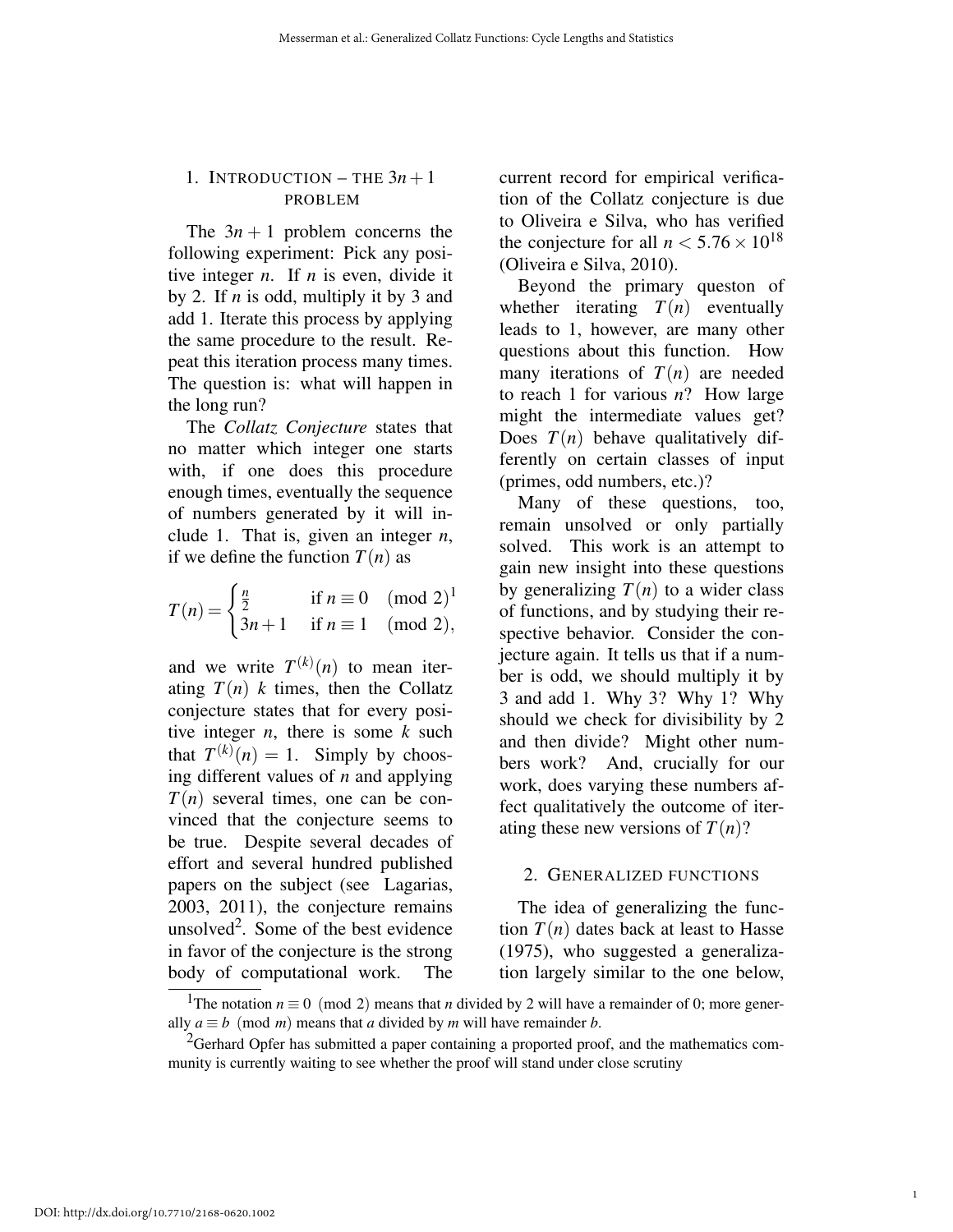and then gave some probabilistic arguments about the behavior of these generalized functions. In particular, Hasse suggested that for a fixed  $m > d > 2$ , one could define the map

$$
D_d(x) := \frac{mx + f(r)}{d} \text{ if } x \equiv r \pmod{d},
$$

where  $f(r) \equiv -mr \pmod{d}$ . In our generalization, we change only the constant being added in the fraction's numerator, in order to allow ourselves more freedom in varying the original question. In particular, we define  $T(n; m, a, b)$  as  $T(n; m, a, b) =$ 

$$
\begin{cases} \frac{n}{m} & \text{if } n \equiv 0 \pmod{m}; \\ an+b & \text{if } n \not\equiv 0 \pmod{m}. \end{cases}
$$

Some experimentation quickly reveals that some values of *m,a,* and *b* give rise to uninteresting functions. For example,  $T(n; 2, 3, 2)$  triples any odd number and adds 2 – giving another odd number. This continues until the iterates become arbitrarily large; see Theorem 2.1. Other functions may have some starting values for which they go to infinity, but others for which they converge. Still others might send all numbers into one of many possible "cycles".

We note also that many other generalizations of this function are possible, but we believe the our version, based on that of Hasse, is the most general which "preserves the spirit" of the original problem. This generalization of Hasse has been studied by Allouche (1979), Heppner (1978), Möller (1978), Metzger (1999), and Lagarias (1990).

2.1. Cycles and divergent sequences. The original Collatz function seems (empirically) to continue iterating an input until the values reach the cycle  $4 \rightarrow 2 \rightarrow 1 \rightarrow 4$ . One of the first interesting things we found was that some values of  $m$ ,  $a$ , and  $b$ , define functions which have more than one cycle. Additionally, some of these cycles are quite long. For example, consider the effect of modifying the original  $T(n)$  only slightly, by changing the rule if *n* is odd to "multiply by 3 and add 5". We represent this function as  $T(n; 2, 3, 5)$ . Under this function, the integers  $19 \rightarrow 62 \rightarrow 31 \rightarrow 98 \rightarrow 49 \rightarrow$  $152 \rightarrow 76 \rightarrow 38 \rightarrow 19$  form a *cycle*. In fact, this function has six distinct cycles which include at least one integer less than  $10^5$ .

Other functions take inputs which do not converge at all. For example, consider the function  $T(n; 2, 5, 3)$ , with starting value  $n = 5$ . The pattern of iterates begins  $5 \rightarrow 28 \rightarrow$  $14 \rightarrow 7 \rightarrow 38 \rightarrow 19 \rightarrow 98 \rightarrow 49 \rightarrow$  $248 \rightarrow 124 \rightarrow 62 \rightarrow 31 \rightarrow 138 \rightarrow$  $79 \rightarrow 398 \rightarrow 199 \rightarrow 998 \rightarrow 499 \rightarrow \cdots$ . The pattern in these integers seems fairly random, as the values move up and down. The general trend, however, is that the sequence is growing larger – the 1000th iterate is  $6.16 \times$ 1041. Such inputs are said to be *divergent*.

2.2. Previous Work. The class of functions  $T(n; 2, m, b)$  was studied by Crandall (1978), who proved several interesting results. In particular, he conjectured that aside from  $(m, b)$  =  $(3,1)$ , every function  $T(n; 2,m,b)$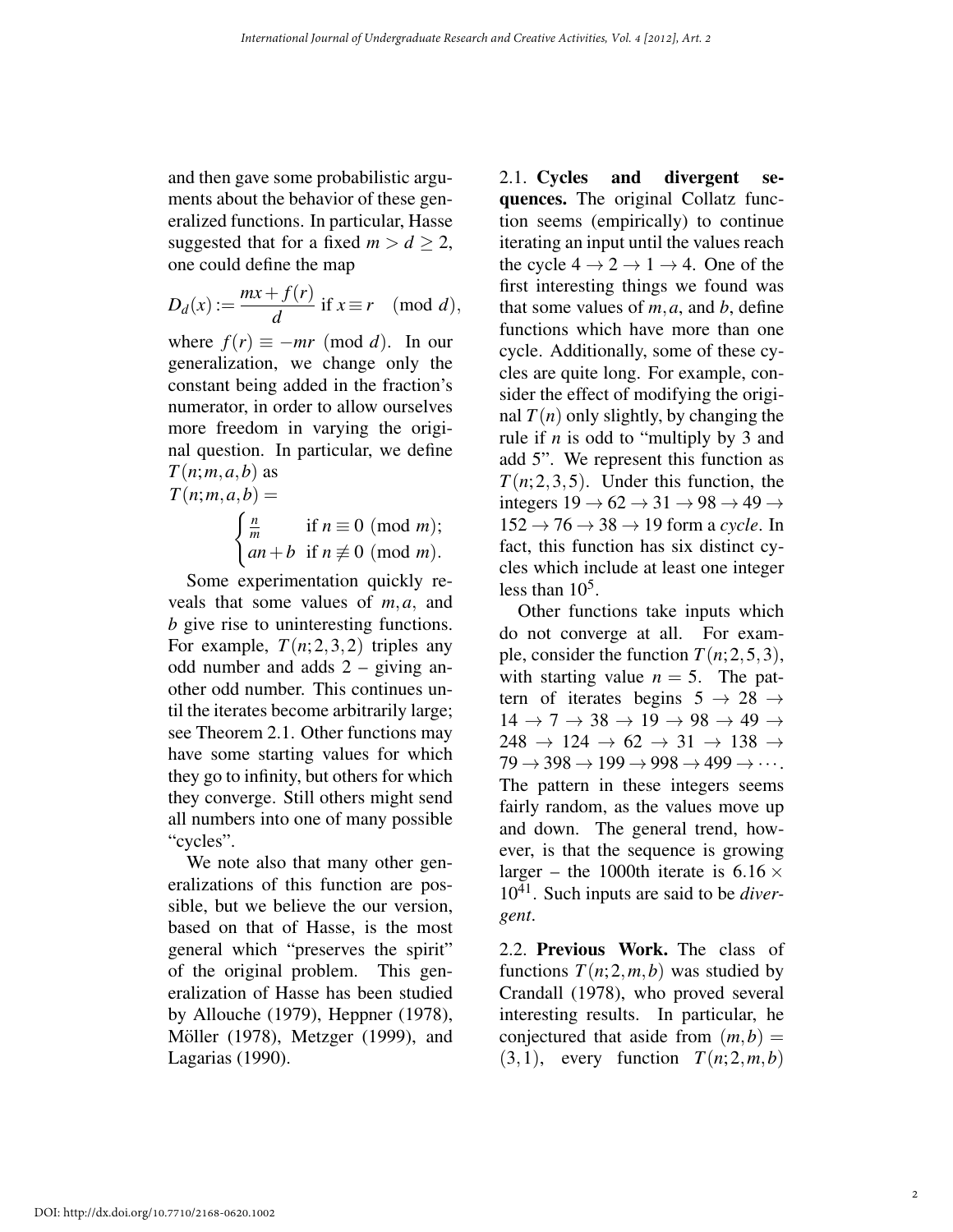has at least one cycle that does not reach 1; he proved this for all  $b > 3$ , and for the pairs  $(m, b) \in$ *{*(5*,*1)*,*(181*,*1)*,*(1093*,*1)*}.* Additionally, function of the form  $T(n; 2, 3, b)$ (the  $3x + b$  functions) have been studied by Belaga and Mingotte in (Belaga & Mignotte, 1998) – see also their unpublished reports in (Belaga & Mignotte, 2000) and (Belaga & Mignotte, 2006).

2.3. An interesting class of functions. After some initial experimentation with various values of *a,b,* and *m*, we noticed that while the behavior of the functions varied widely, the functions with  $a = 3$  and  $m = 2$  behaved in a somewhat uniform manner. Specifically, if we fixed those values and let *b* vary through odd values, we could find no starting value *n* which did not end up in some cycle (see Theorem 4.1). However, when *b* was even, we saw very different behavior. In fact, we have the following:

Theorem 2.1. *Let b be a positive even integer and n a postiive odd integer. Then*

$$
\lim_{k \to \infty} T^{(k)}(n; 2, 3, b) = \infty.
$$

*Proof.* Since *n* is odd, set  $n = 2m + 1$ . Then

$$
T(n; 2, 3, b) = 3n + b
$$
  
= 3(2m + 1) + b  
= 6m + b + 1,

which is odd (since *b* is even). Futhermore, since  $6m + b + 1 > 2m +$  $1 = n$ , we will always have that *T*(*n*; 2*,*3*,b*) *> n*. ⇤

For this reason we shall restrict our attention to functions  $T(n; 2, 3, b)$ with odd *b*. Beyond this observation, though, no clear pattern was present. Some of these functions (like the standard function  $T(n)$ ) seemed to send all integers to the same cycle. Others had many different cycles which appeared. It was to a deeper understanding of the structure and behavior of cycles that we next turned our efforts.

#### 3. CYCLE STATISTICS

3.1. Some definitions. Because in the rest of this work, we shall be studying functions of a particular type, it may be useful to assign new notation to these. Let  $T(n; 2, 3, b)$  be denoted by

$$
C_b(n) = \begin{cases} \frac{n}{2} & \text{if } n \equiv 0 \pmod{2}; \\ 3n + b & \text{if } n \not\equiv 0 \pmod{2}. \end{cases}
$$

We shall refer to these  $C_b(n)$  collectively as *Collatz Functions*. The Collatz function  $C_1(n)$ , then, corresponds to the original function described in the introduction. Recall also that we restrict our attention only to the case where *b* is odd.

In order to describe properties of these Collatz functions, we shall need a few definitions.

Definition 3.1. *The* cycle number *of a Collatz function*  $C_b$  *is the number of distinct cycles created by iterating Cb.*

We note first the crucial fact that for no function  $C_b$  is the cycle number known. One way to state the original Collatz conjecture is to say that the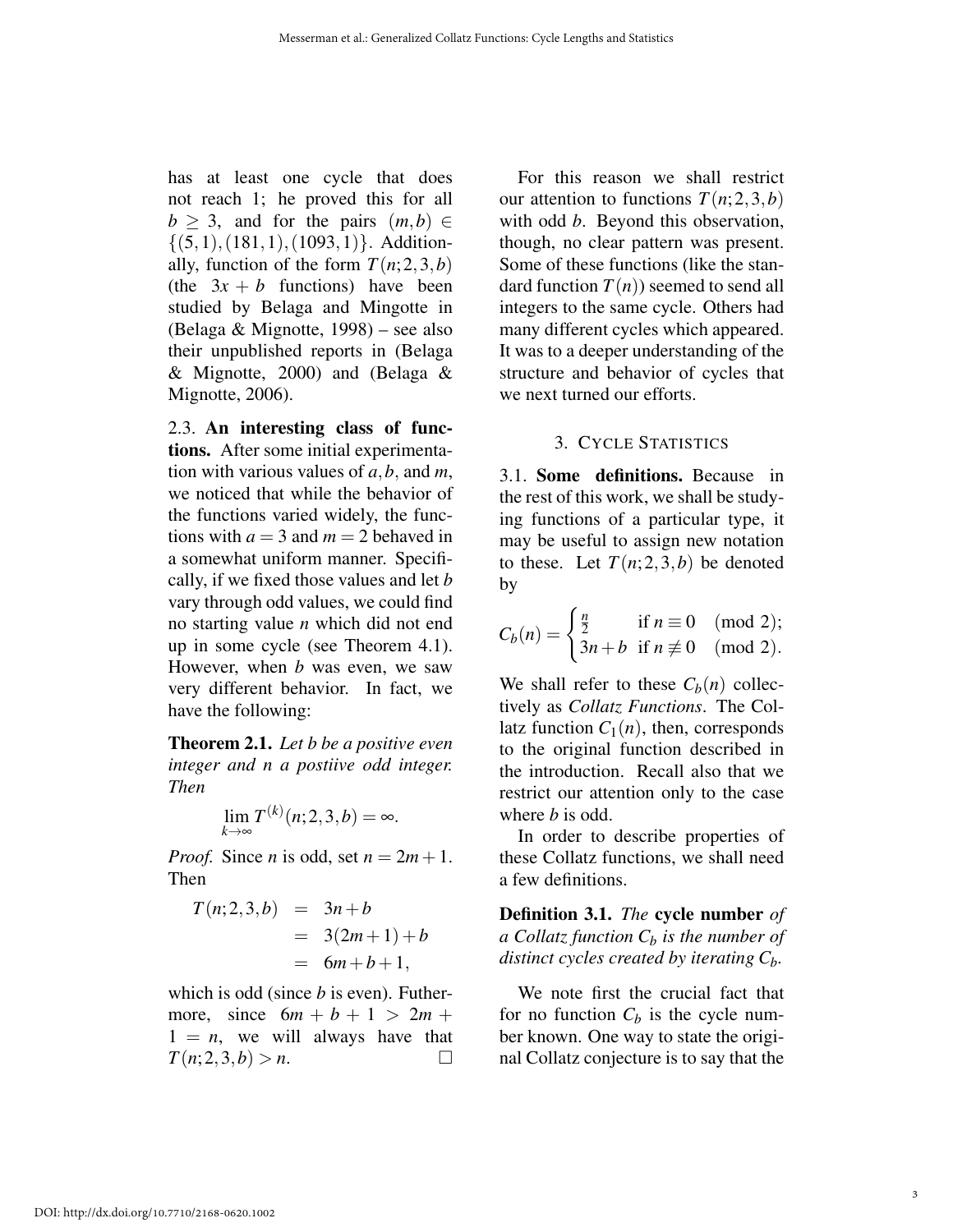cycle number of  $C_1$  is 1, but of course this has not been proved.

In the following, when we refer to the cycle number, we always mean the number of distinct cycles we have found empirically: for  $b < 100$ , this is the number of cycles observed by testing all inputs up to  $10^6$ ; for  $100 < b < 400$ , we tested inputs to up  $10<sup>5</sup>$ . The cycle number for some of the  $C_b$  are given in the following table:

| Cycle num-     |               |  |
|----------------|---------------|--|
| b              | ber of $C_b$  |  |
| 1              |               |  |
| 3              | 1             |  |
| $\overline{5}$ | $\frac{6}{2}$ |  |
| $\overline{7}$ |               |  |
| 9              | 1             |  |
| 11             | 3             |  |
| 13             | 10            |  |

Table 3.1: Data on cycle numbers of  $C_b$  for small  $b$ 

Note that like  $C_1$ ,  $C_3$  also seems to have a cycle number of 1. The function  $C_5$ , however, behaves very differently. It has cycle number 6. There is once again a cycle containing 1, namely  $1 \rightarrow 8 \rightarrow 4 \rightarrow 2 \rightarrow 1$ . Using 3 as our starting value, however, gives  $3 \rightarrow 14 \rightarrow 7 \rightarrow 26 \rightarrow 13 \rightarrow 40 \rightarrow 20 \rightarrow$  $10 \rightarrow 5 \rightarrow 20$  – these last three numbers represent a cycle distinct from the first. Others are much longer. One cycle of  $C_5$  begins with 187, then passes through 43 other integers before returning to 187. These differences suggest that it will be useful to have the following:

Definition 3.2. *The* cycle length *of any cycle is the number of distinct integers contained within the cycle.*

Given that some cycles are quite long, we shall also need a way to represent them without writing out every integer in the cycle. For this, we shall use the following:

Definition 3.3. *For a given Collatz function*  $C_b$  *and a given cycle, the* **cy**cle minimum *is the least integer in the cycle.*

Since no integer can be in more than one cycle of a given  $C_b$ , a cycle minimum uniquely determines a cycle of a given  $C_b$ . For this reason we shall often use the value of the cycle minimum to describe the cycle itself.

Definition 3.4. *For a given Collatz function*  $C_b$  *and a given cycle, the* **cy**cle gravity *is the proportion of integers which end up in the cycle (if such a proportion exists).*

The motivation for this choice of terminology is simple: loosely, the greater the gravity, the more integers are "pulled in" to the cycle. We should note, however, that it is not clear that this is well-defined. Let  $P_{h,r}(n)$  be the number of integers not greater than *n* which end up in a cycle with cycle minimum  $r$  after iteration by  $C_b$ . The cycle gravity is  $\lim_{n\to\infty} P_{b,r}(n)/n$ , if the limit exists.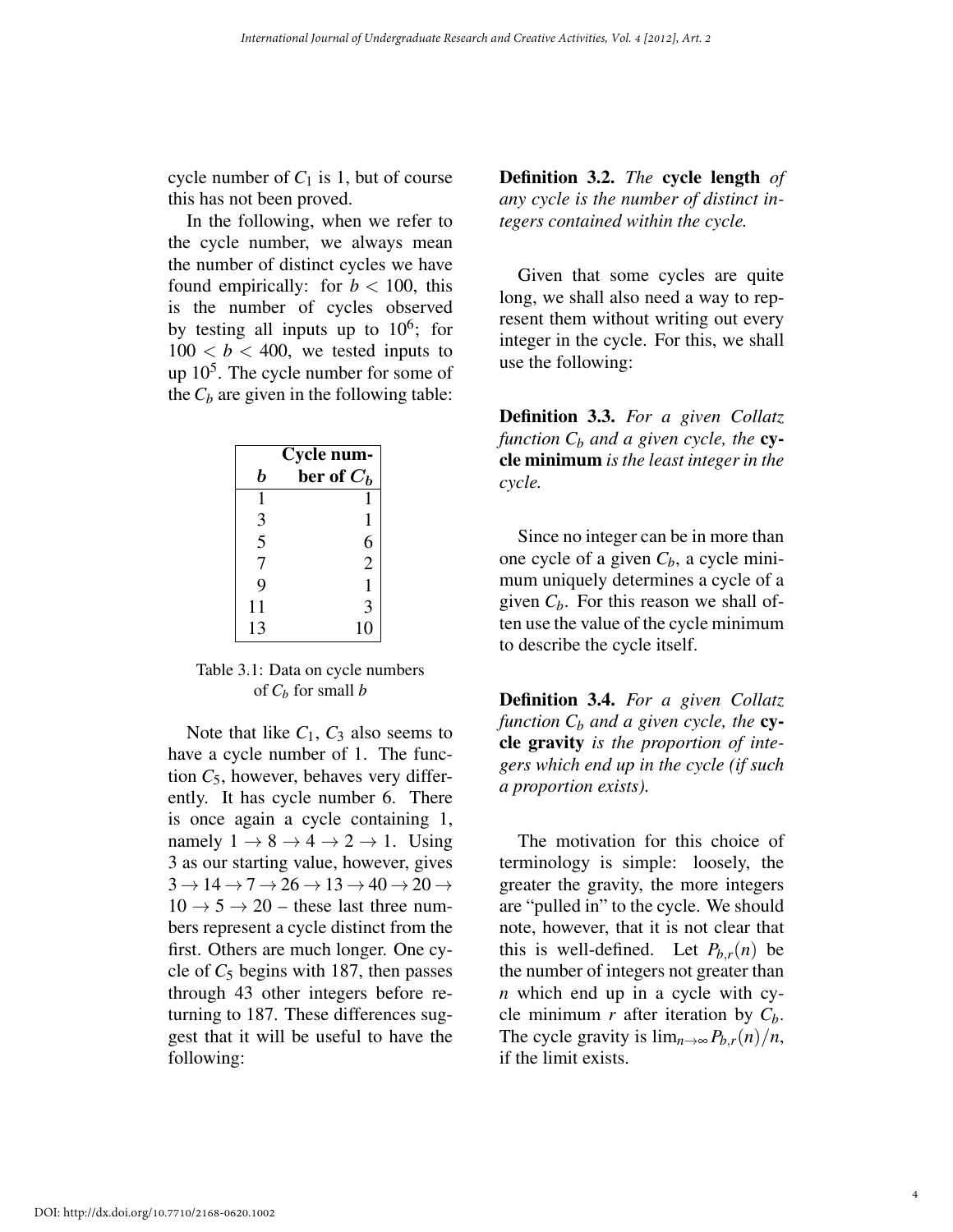#### 4. COMPUTATIONS AND **OBSERVATIONS**

4.1. General experiments. For every value of  $b < 99$ , we tested all inputs  $n \leq 10^6$ . For each of these, we first found all cycles which are entered by any of the *n*. The first important discovery is that every value of *n* does indeed enter a cycle. In fact, we verified the following generalization of the Collatz Conjecture.

**Theorem 4.1.** For all odd  $b < 99$  and *all*  $n \leq 10^6$ , the iterates of  $C_b(n)$  even*tually converge to some cycle.*

For each cycle, we recorded several pieces of data. We first recorded the cycle minimum and the cycle length. Metzger (1999) observed that it is often useful to measure a cycle not by its total number of entries, but by the number of odd entries, which correspond to its number of multiplications. We also computed this value, but we found it not to be more useful than our definition, and we do not report that value here (but see the accompanying tables online for complete data). Finally, we recorded each cycle's gravity, in this case estimated using the proportion of integers  $n \leq 10^6$  which enter that cycle. Part of this data (for  $b < 13$ ) is given in Table 4.1.

We attempted to find some relationship between a cycle's length and its gravity. No pattern is apparent, though we encourage readers to look for one. (All data for  $b < 400$  are available in the accompanying tables online.)

| b                       | <b>Cycle min</b> | Length         | Gravity |
|-------------------------|------------------|----------------|---------|
| $\mathbf{1}$            | 1                | 3              | 1.00000 |
| $\overline{\mathbf{3}}$ | $\overline{3}$   | $\overline{3}$ | 1.00000 |
| $\overline{5}$          | $\mathbf{1}$     | 4              | 0.14099 |
|                         | 5                | 3              | 0.20000 |
|                         | 19               | 8              | 0.49642 |
|                         | 23               | 8              | 0.09297 |
|                         | 187              | 44             | 0.03253 |
|                         | 347              | 44             | 0.03709 |
| 7                       | 5                | 6              | 0.85714 |
|                         | 7                | 3              | 0.14285 |
| 9                       | $\overline{9}$   | $\overline{3}$ | 1.00000 |
| $\overline{11}$         | $\mathbf{1}$     | 8              | 0.19752 |
|                         | 11               | 3              | 0.09091 |
|                         | 13               | 22             | 0.71157 |
| $\overline{13}$         | $\mathbf{1}$     | $\overline{5}$ | 0.47686 |
|                         | 13               | 3              | 0.07692 |
|                         | 131              | 39             | 0.25215 |
|                         | 211              | 13             | 0.03340 |
|                         | 227              | 13             | 0.01911 |
|                         | 251              | 13             | 0.01971 |
|                         | 259              | 13             | 0.03885 |
|                         | 283              | 13             | 0.02541 |
|                         | 287              | 13             | 0.04301 |
|                         | 319              | 13             | 0.01459 |

Table 4.1: Data on cycles for small *b*

4.2. Cycles  $C_b$  where *b* is a multiple of 5. Despite not seeing any clear patterns between cycle gravity and the other statistics, we found several curious relationships between cycle lengths and the values of *b*, which we believe to be true for all *b*. Consider Table 3, which gives information similar to that in Table 2, but is restricted only to those *b* which are (odd) multiples of 5.

Particularly curious is the fact that each of these values of *b* has exactly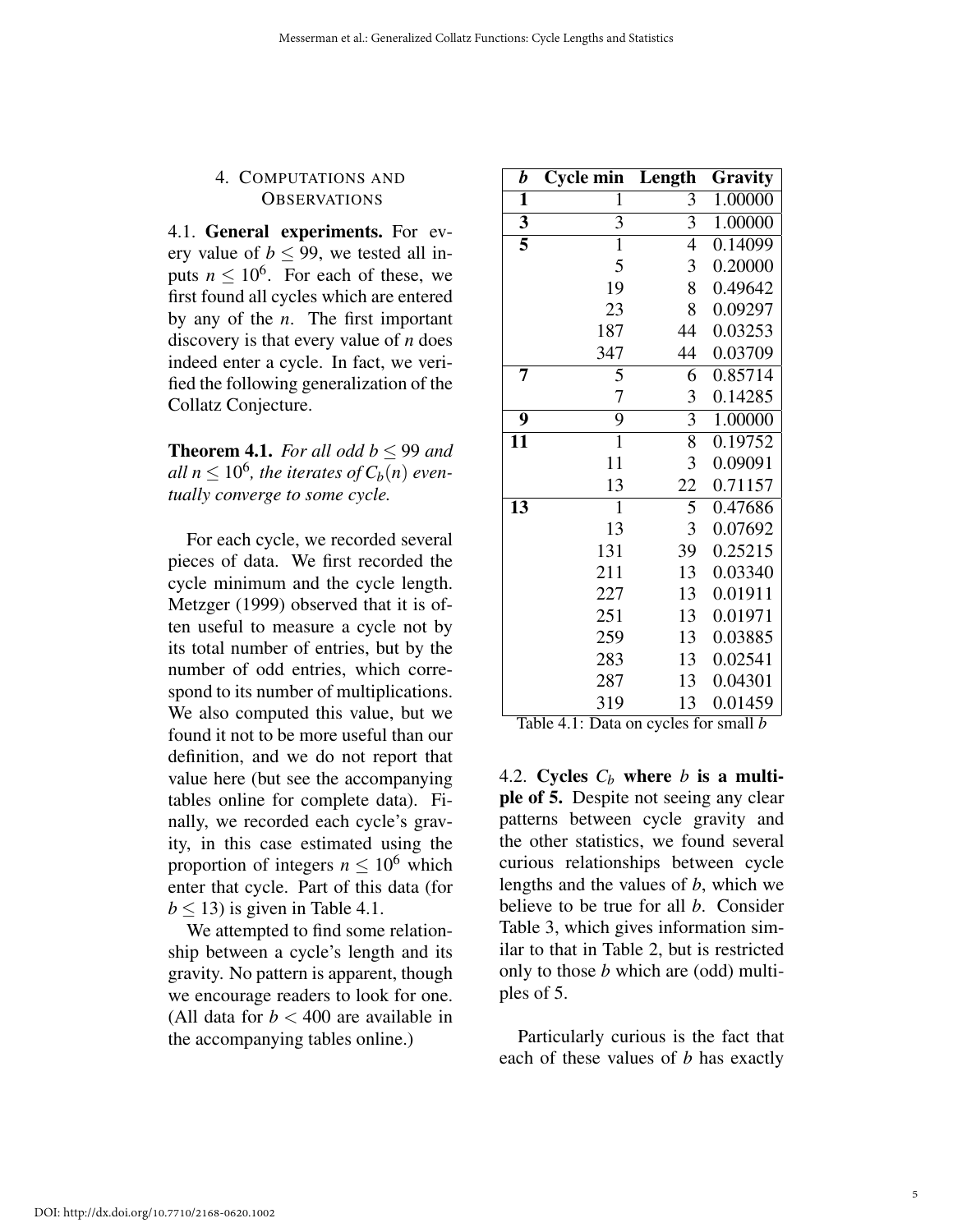two cycles of length 44. In fact, this pattern continued as far as we were able to test. Based on the limits on our experimentation, this gave us the following:

**Theorem 4.2.** *For all integers b*  $<$  400 *which are odd multiples of* 5,  $C_b$  *has at least two cycles with cycle length* 44 *and two with cycle length* 8*.*

(See Conjecture 5.3 below for more details).

| b         | Cycle min          | Length                       | Gravity              |
|-----------|--------------------|------------------------------|----------------------|
| 5         | 1                  | $\overline{4}$               | 0.14099              |
|           | 5                  | 3                            | 0.20000              |
|           | 19                 | 8                            | 0.49642              |
|           | 23                 | 8                            | 0.09297              |
|           | 187                | 44                           | 0.03253              |
|           | 347                | 44                           | 0.03709              |
| 15        | 3                  | $\overline{4}$               | 0.2                  |
|           | 3                  | $\overline{4}$               | 0.141344             |
|           | 15                 | 3                            | 0.066667             |
|           | 57                 | 8                            | 0.495195             |
|           | 69                 | 8                            | 0.093219             |
|           | 561                | 44                           | 0.032591             |
|           | 1041               | 44                           | 0.037651             |
| 25        | 5                  | $\overline{4}$               | 0.028286             |
|           | 25                 | 3                            | 0.04                 |
|           | 95                 | 8                            | 0.099078             |
|           | 115                | 8                            | 0.018673             |
|           | 17                 | 12                           | 0.376009             |
|           | 7                  | 24                           | 0.423991             |
|           | 935                | 44                           | 0.006457             |
| $T = 1.1$ | 1735<br>$\sqrt{2}$ | 44<br>1.3.1.<br>$\mathbf{r}$ | 0.007506<br>11.11111 |

Table 4.2: Cycles for which *b* is divisible by 5

4.3. Cycles  $C_b$  for *b* divisible by other primes. Studies of values of *b* divisible by some other primes generated other interesting results. We give some of these in the following two theorems.

**Theorem 4.3.** For all integers  $b < 400$ *which are odd multiples of* 13*, C<sub>b</sub> has seven cycles with cycle length* 13*.*

**Theorem 4.4.** *For all integers b*  $<$  400 *which are odd multiples of* 29,  $C_b$  *has one cycle with cycle length* 106*.*

These observations seem to point experimentally to a more general property; namely that if  $n > 1$  is an integer, and  $C_b$  has a cycle of length  $k$ , then  $C_{nb}$  will also have a cycle of length *k*. In fact, this is the case, as we shall prove in the next section.

### 5. RESULTS

Before we state our results, it will be useful to have the following definition:

**Definition 5.1.** *A cycle*  $\{x_1, x_2, \ldots, x_k\}$ *of a function*  $C_b$  *is said to be primitive if the greatest common divisor of all the*  $x_i$  *is* 1.

Using this, it is easy to prove the following:

Theorem 5.2. *Let m be the cycle minimum of a primitive cycle of length k under the function*  $C_b$ . *Then for any integer n >* 1*, nm will be the cycle minimum of a (imprimitive) cycle of length k under the function Cnb.*

*Proof.* The idea of the proof is that the function  $C_{nb}$  preserves the primitive cycle in  $C_b$ , and merely scales it up. For  $C_{nb}(nm) = 3nm + nb =$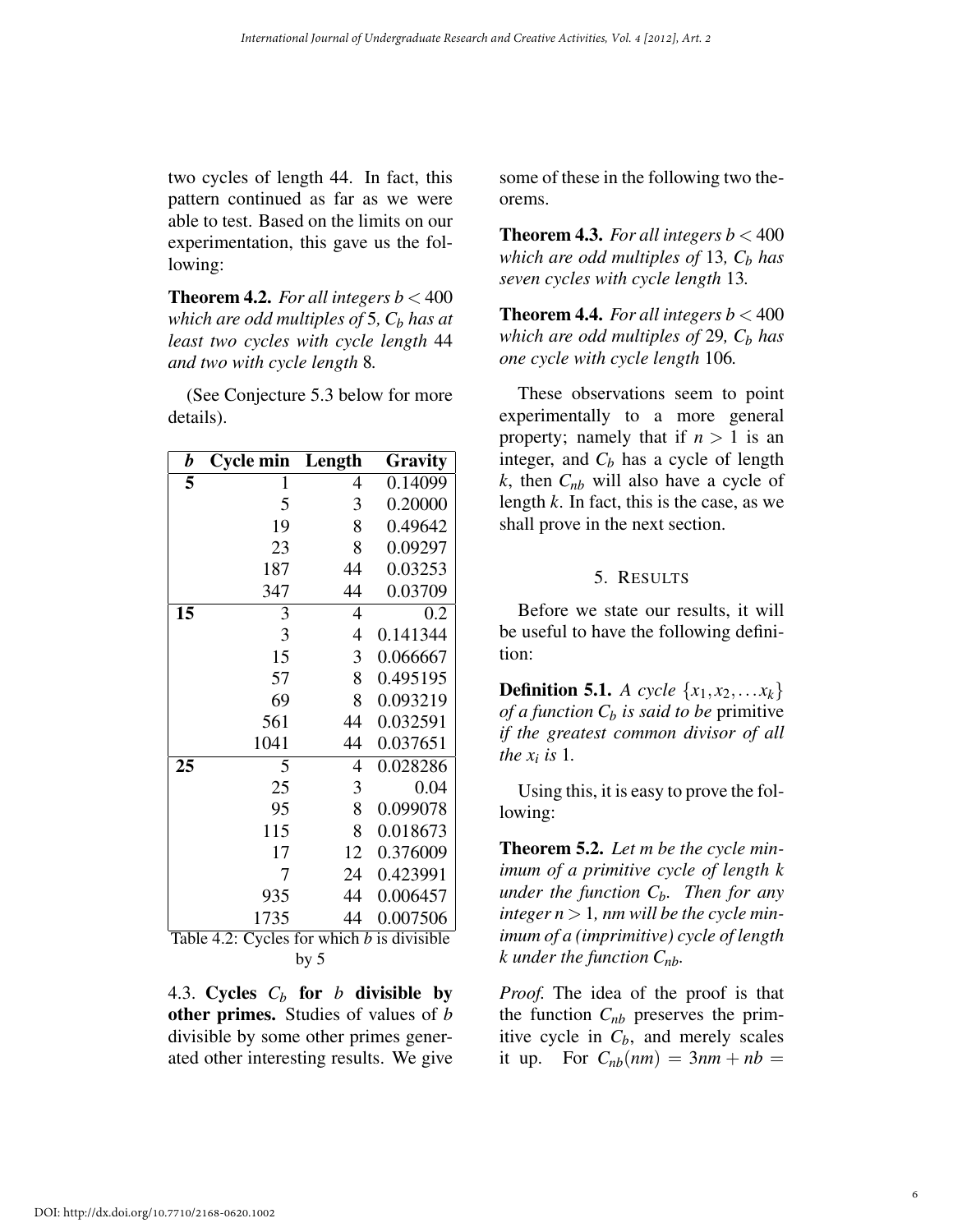$n(3m + b) = nC_b(m)$ . Therefore after futher interation, we see that

$$
C_{nb}^k(nm) = nC_b^k(m) = m,
$$

since *m* was the minimum of a cycle of  $\Box$  length *k*.

From this theorem, we can deduce three corollaries which parallel the three theorems above:

Corollary 5.3. *If b is an odd multiple of* 5,  $C_b$  *will have at least two cycles with cycle length* 44 *and two cycles with cycle length* 8*.*

In fact, we observe more. Usually these two cycles have cycle minima greater than any other cycle given by *Cb*. We found this to be true for all *b* except those which are multiples of 29. we cannot prove, nor are we convinced, that  $C_{5b}$  will always have exactly two cycles of length 44.

Corollary 5.4. *If b is an odd multiple of* 13*, Cb will have at least seven cycles of length* 13*.*

Corollary 5.5. *If b is an odd multiple of* 29*, Cb will have at least two cycles of length* 106*.*

Finally, we note that of all  $b < 400$ , the only  $C_b$  with cycle number 1 are *b* = 1*,*3*,*9*,*27*,*81*,*243. From this, we conjecture the following:

**Conjecture 5.6.** *The function*  $C_b$  *will have precisely one cycle if and only if b is a power of* 3*.*

We note that it is easy to see that such functions always have at least one cycle; that the function  $C_{3^n}$  has a cycle with cycle minimum  $3<sup>n</sup>$  follows from Theorem 5.2.

#### 6. CONCLUSIONS

In one sense, the generalization of the Collatz function to the functions  $C_b$  leads to very similar behavior to that seen in the original function – namely, iterating any value leads to a cycle (rather than diverging). This suggests at least that the original function is not "special", but rather that its behavior follows from more general principles. However, the fact that the number of cycles differs as *b* changes does give evidence that there are underlying irregularities behind the more systematic behavior. This, together with the striking patterns in behavior for values of *b* which are multiples of 5, 13, and 29, leads us to believe that there is considerable benefit to studying these generalized functions.

#### 7. NOTE

We would like to acknowledge one of our reviewers who pointed out that many of our results are not as novel as we thought, in particular, for directing our attention to prior work of Lagarias (1990) that our work extends. We were unaware of this work at the time of our own studies. To our knowledge, our data on cycle gravity is still new.

#### 8. REFERENCES

Allouche, J. (1979). Sur la conjecture de "Syracuse-Kakutani-Collatz". In *Seminar de theorie ´ des nombres. exp* (pp. 1978– 1979).